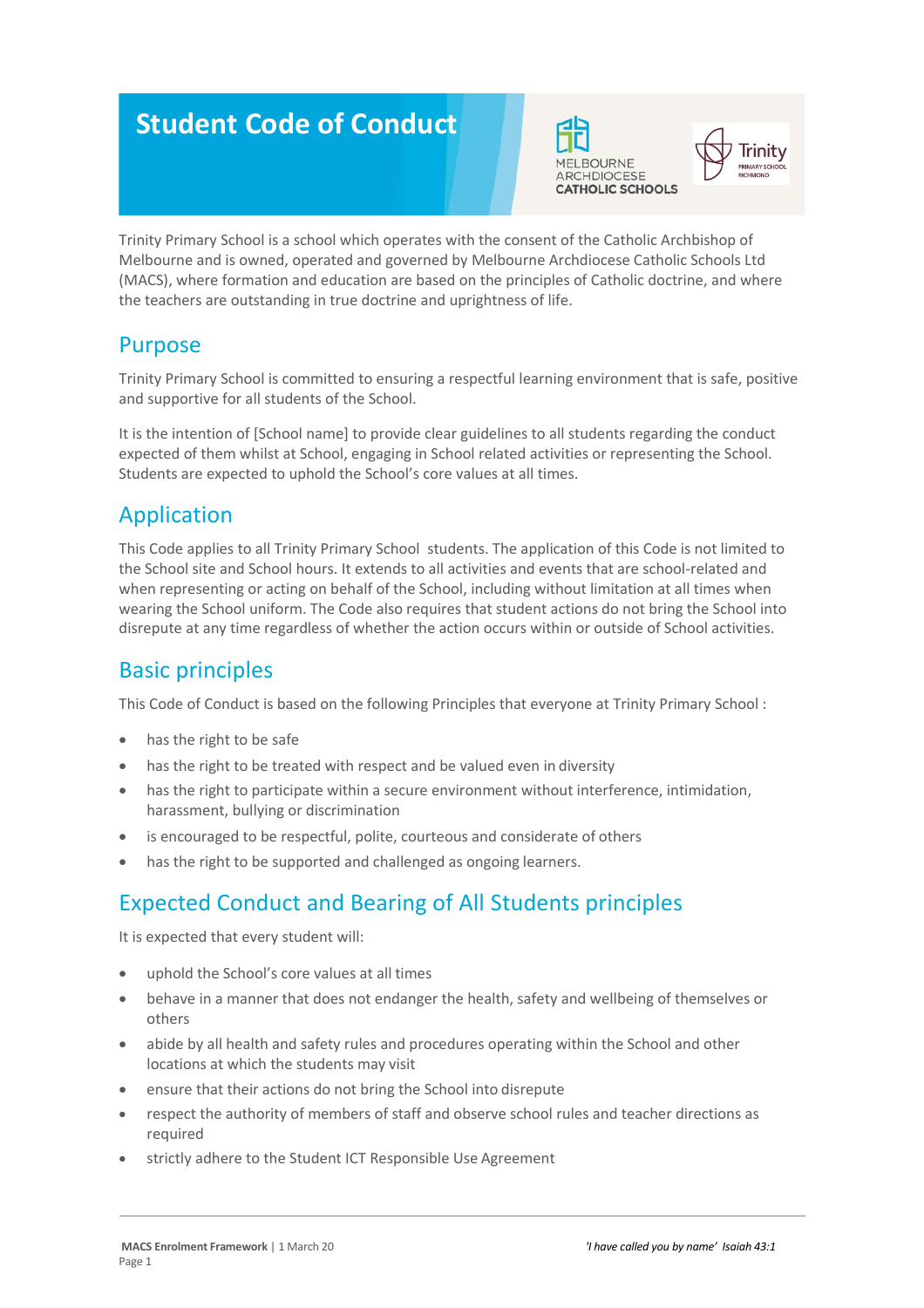- be respectful and supportive of the school's beliefs and values
- behave with courtesy and consideration for others.
- refrain from all forms of bullying, harassment, racial vilification and discrimination of any nature
- report any behaviour of other students that is harmful to other students or to the teachers or School
- support other students, or seek help for other students who need assistance or are in a vulnerable situation
- refrain from behaviour which would interrupt the work of any class or hinder the learning opportunities of other students
- respect school property and the property of staff, contractors, visitors and other students;
- be punctual and attend all classes
- remain in the School grounds during the School day unless otherwise approved by the Principal
- complete work set by teachers promptly and to the best of their ability and to take full advantage of the educational opportunities offered at the School
- dress neatly and with due regard for health, hygiene and safety in accordance with the School's uniform requirements.

#### Unacceptable conduct

Unacceptable conduct includes, but is not limited to:

- touching, handling, pushing or otherwise physically or sexually engaging with students or others in a manner which is not appropriate and may endanger the health, safety and wellbeing of that person
- any form of physical or verbal violence including fighting, assault or threats of violence, bullying, name calling, racial discrimination or discrimination on grounds of disability, appearance or religion
- any form of cyber bullying or cyber abuse
- theft or misuse of property belonging to other students or the School
- sending inappropriate, offensive or explicit text messages, photos or videos
- language or conduct which is likely to offend, harass, bully or unfairly discriminate against any student, teacher, contractor or visitor
- the use of inappropriate or profane words or gestures and images
- unacceptable class attendance levels
- being uncooperative with teachers during class or school activities and generally disrupting planned activities.

#### Supporting Positive Behaviour

The School's Behaviour Management Policy is based on a model of Positive Behaviour Support. This is a model that acknowledges the positive behaviour of the majority of students, puts strategies into place to model and specifically teach expected behaviours and targets focussed support (including staged sanctions) for the minority of students that do not embrace positive behaviour.

## Breach of Student Code of Conduct

Students who breach the Code of Conduct may be sanctioned by the class teacher or school principal as deemed appropriate given the nature of breach and the age of the student. (cf. Behaviour Management Policy)